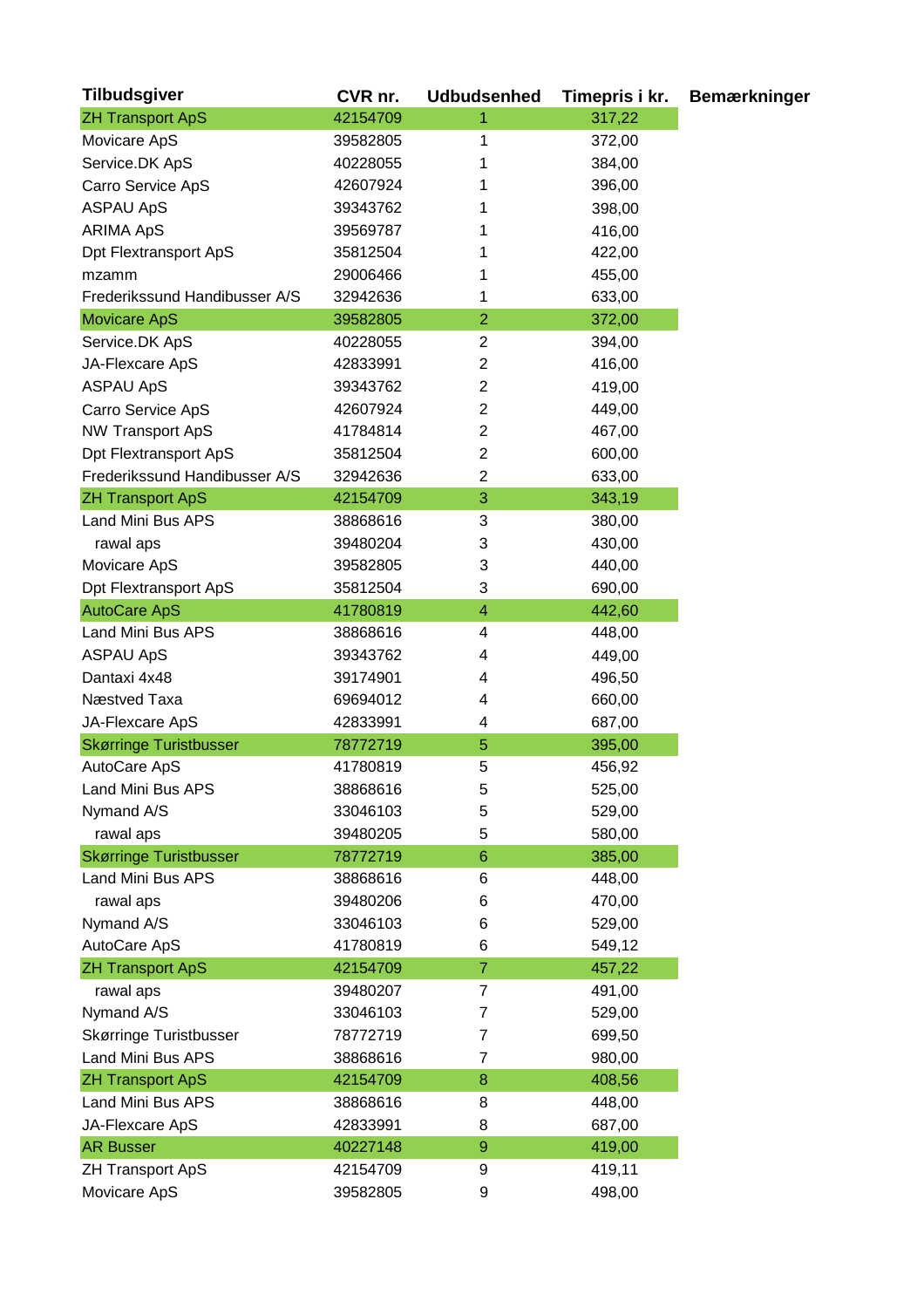| Dpt Flextransport ApS         | 35812504 | 9  | 535,00 |
|-------------------------------|----------|----|--------|
| MNZ Taxa                      | 38533606 | 9  | 550,00 |
| <b>ZH Transport ApS</b>       | 42154709 | 10 | 398,00 |
| <b>AR Busser</b>              | 40227148 | 10 | 419,00 |
| Movicare ApS                  | 39582805 | 10 | 454,00 |
| MNZ Taxa                      | 38533606 | 10 | 490,00 |
| JA-Flexcare ApS               | 42833991 | 10 | 546,50 |
| <b>ASPAU ApS</b>              | 39343762 | 10 | 549,00 |
| lillebil. ApS                 | 38720422 | 10 | 644,00 |
| Frederikssund Handibusser A/S | 32942636 | 10 | 679,00 |
| <b>AR Busser</b>              | 40227148 | 11 | 419,00 |
| <b>ZH Transport ApS</b>       | 42154709 | 11 | 421,21 |
| Movicare ApS                  | 39582805 | 11 | 444,00 |
| Dantaxi 4x48                  | 39174901 | 11 | 496,50 |
| MNZ Taxa                      | 38533606 | 11 | 510,00 |
| Dpt Flextransport ApS         | 35812504 | 11 | 525,00 |
| <b>ZH Transport ApS</b>       | 42154709 | 12 | 422,09 |
| Dantaxi 4x48                  | 39174901 | 12 | 496,50 |
| <b>NW Transport ApS</b>       | 41784814 | 12 | 609,00 |
| <b>ZH Transport ApS</b>       | 42154709 | 13 | 423,44 |
| Movicare ApS                  | 39582805 | 13 | 483,00 |
| Dpt Flextransport ApS         | 35812504 | 13 | 500,00 |
| MNZ Taxa                      | 38533606 | 13 | 600,00 |
| <b>NW Transport ApS</b>       | 41784814 | 13 | 620,00 |
| <b>ZH Transport ApS</b>       | 42154709 | 14 | 442,41 |
| MNZ Taxa                      | 38533606 | 14 | 600,00 |
| Land Mini Bus APS             | 38868616 | 14 | 740,00 |
| <b>Dpt Flextransport ApS</b>  | 35812504 | 15 | 445,00 |
| MNZ Taxa                      | 38533606 | 15 | 490,00 |
| Movicare ApS                  | 39582805 | 15 | 519,00 |
| <b>ASPAU ApS</b>              | 39343762 | 15 | 539,00 |
| JA-Flexcare ApS               | 42833991 | 15 | 749,00 |
| <b>ZH Transport ApS</b>       | 42154709 | 16 | 411,74 |
| Dpt Flextransport ApS         | 35812504 | 16 | 455,00 |
| Movicare ApS                  | 39582805 | 16 | 483,00 |
| MNZ Taxa                      | 38533606 | 16 | 510,00 |
| <b>ASPAU ApS</b>              | 39343762 | 16 | 549,00 |
| Service.DK ApS                | 40228055 | 16 | 612,00 |
| Frederikssund Handibusser A/S | 32942636 | 16 | 679,00 |
| Service.DK ApS                | 40228055 | 17 | 414,00 |
| AutoCare ApS                  | 41780819 | 17 | 429,98 |
| <b>ASPAU ApS</b>              | 39343762 | 17 | 549,00 |
| <b>NW Transport ApS</b>       | 41784814 | 17 | 576,00 |
| MNZ Taxa                      | 38533606 | 17 | 600,00 |
| Land Mini Bus APS             | 38868616 | 17 | 630,00 |
| JA-Flexcare ApS               | 42833991 | 17 | 733,00 |
| <b>AutoCare ApS</b>           | 41780819 | 18 | 445,15 |
| Dantaxi 4x48                  | 39174901 | 18 | 496,50 |
| Movicare ApS                  | 39582805 | 18 | 519,00 |
| <b>ZH Transport ApS</b>       | 42154709 | 19 | 425,00 |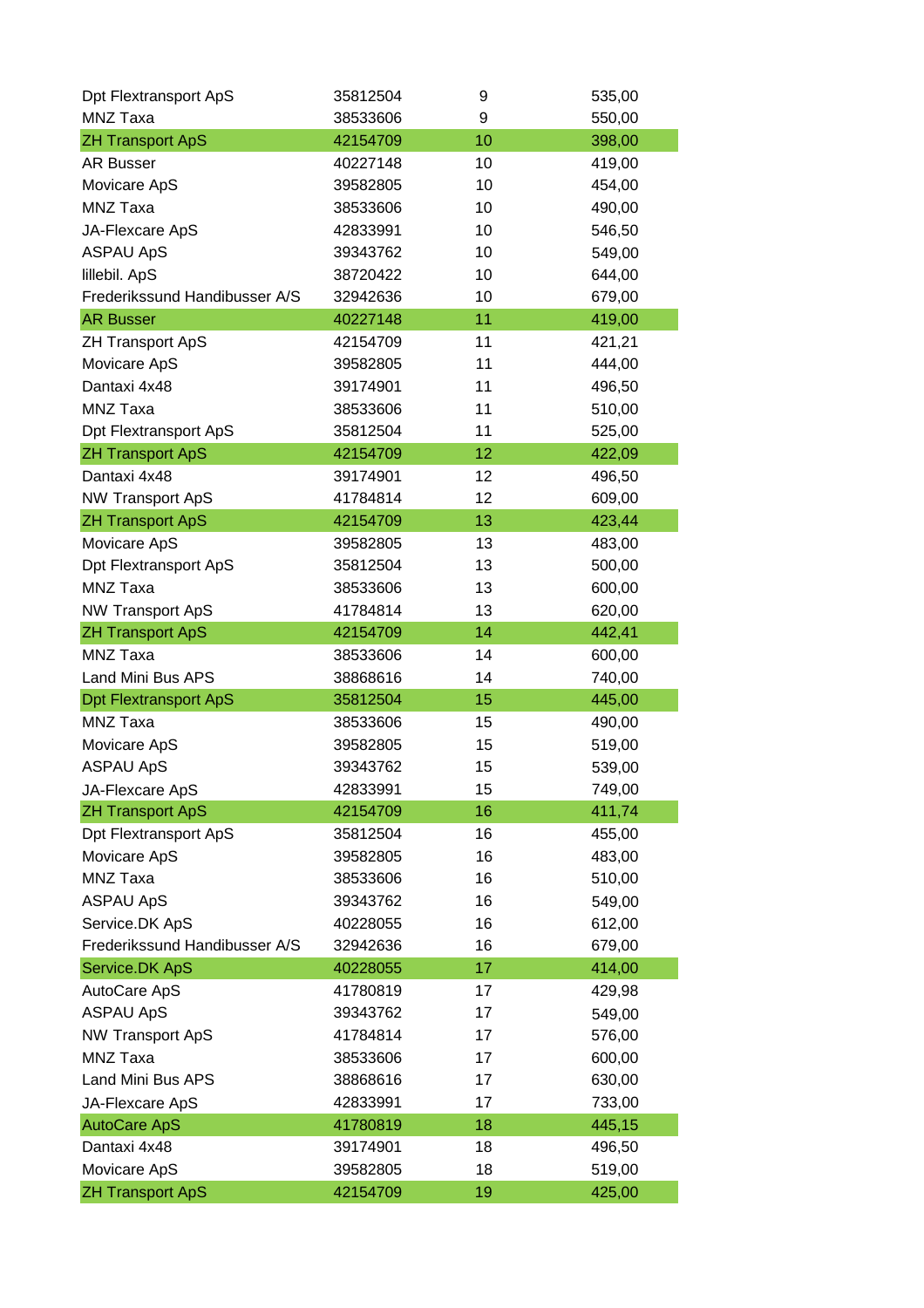| <b>MNZ Taxa</b>         | 38533606 | 19 | 490,00   |
|-------------------------|----------|----|----------|
| Dantaxi 4x48            | 39174901 | 19 | 496,50   |
| Movicare ApS            | 39582805 | 19 | 519,00   |
| <b>ASPAU ApS</b>        | 39343762 | 19 | 525,00   |
| Service.DK ApS          | 40228055 | 19 | 609,00   |
| <b>Movicare ApS</b>     | 39582805 | 20 | 444,00   |
| Dantaxi 4x48            | 39174901 | 20 | 496,50   |
| Service.DK ApS          | 40228055 | 20 | 533,00   |
| <b>Movicare ApS</b>     | 39582805 | 21 | 408,00   |
| AutoCare ApS            | 41780819 | 21 | 426,21   |
| Service.DK ApS          | 40228055 | 21 | 644,00   |
| JA-Flexcare ApS         | 42833991 | 21 | 816,00   |
| <b>ASPAU ApS</b>        | 39343762 | 21 | 889,00   |
| <b>ZH Transport ApS</b> | 42154709 | 22 | 568,09   |
| rawal aps               | 39480208 | 22 | 571,00   |
| Land Mini Bus APS       | 38868616 | 22 | 690,00   |
| lillebil. ApS           | 38720422 | 22 | 1.110,00 |
| <b>ZH Transport ApS</b> | 42154709 | 23 | 374,31   |
| Movicare ApS            | 39582805 | 23 | 440,00   |
| Holbæk Taxa ApS         | 42592471 | 23 | 445,00   |
| <b>ZH Transport ApS</b> | 42154709 | 24 | 319,68   |
| Holbæk Taxa ApS         | 42592471 | 24 | 425,00   |
| Movicare ApS            | 39582805 | 24 | 440,00   |
| Dpt II                  | 34481741 | 24 | 529,00   |
| Land Mini Bus APS       | 38868616 | 24 | 565,00   |
| <b>ARIMA ApS</b>        | 39569787 | 25 | 519,00   |
| Land Mini Bus APS       | 38868616 | 25 | 530,00   |
| AutoCare ApS            | 41780819 | 25 | 572,44   |
| lillebil. ApS           | 38720422 | 25 | 996,00   |
| <b>AutoCare ApS</b>     | 41780819 | 26 | 362,10   |
| Land Mini Bus APS       | 38868616 | 26 | 420,00   |
| <b>ARIMA ApS</b>        | 39569787 | 26 | 432,00   |
| <b>ZH Transport ApS</b> | 42154709 | 1X | 485,44   |
| Movicare ApS            | 39582805 | 1X | 650,00   |
| <b>ZH Transport ApS</b> | 42154709 | 2X | 485,44   |
| Nymand A/S              | 33046103 | 2X | 529,00   |
| rawal aps               | 39480209 | 2x | 640,00   |
| Movicare ApS            | 39582805 | 2X | 700,00   |
| <b>ZH Transport ApS</b> | 42154709 | 3X | 444,53   |
| Dantaxi 4x48            | 39174901 | 3X | 496,50   |
| Movicare ApS            | 39582805 | 3X | 700,00   |
| Land Mini Bus APS       | 38868616 | 3X | 880,00   |
| <b>ZH Transport ApS</b> | 42154709 | 4X | 490,78   |
| Dpt II                  | 34481741 | 4X | 699,00   |
| Movicare ApS            | 39582805 | 4X | 700,00   |
| <b>ZH Transport ApS</b> | 42154709 | 5X | 550,09   |
| Movicare ApS            | 39582805 | 5X | 650,00   |
| Service.DK ApS          | 40228055 | 5X | 688,00   |
| Dpt II                  | 34481741 | 5X | 699,00   |
| <b>Movicare ApS</b>     | 39582805 | 6X | 483,00   |
|                         |          |    |          |

**\***

**\***